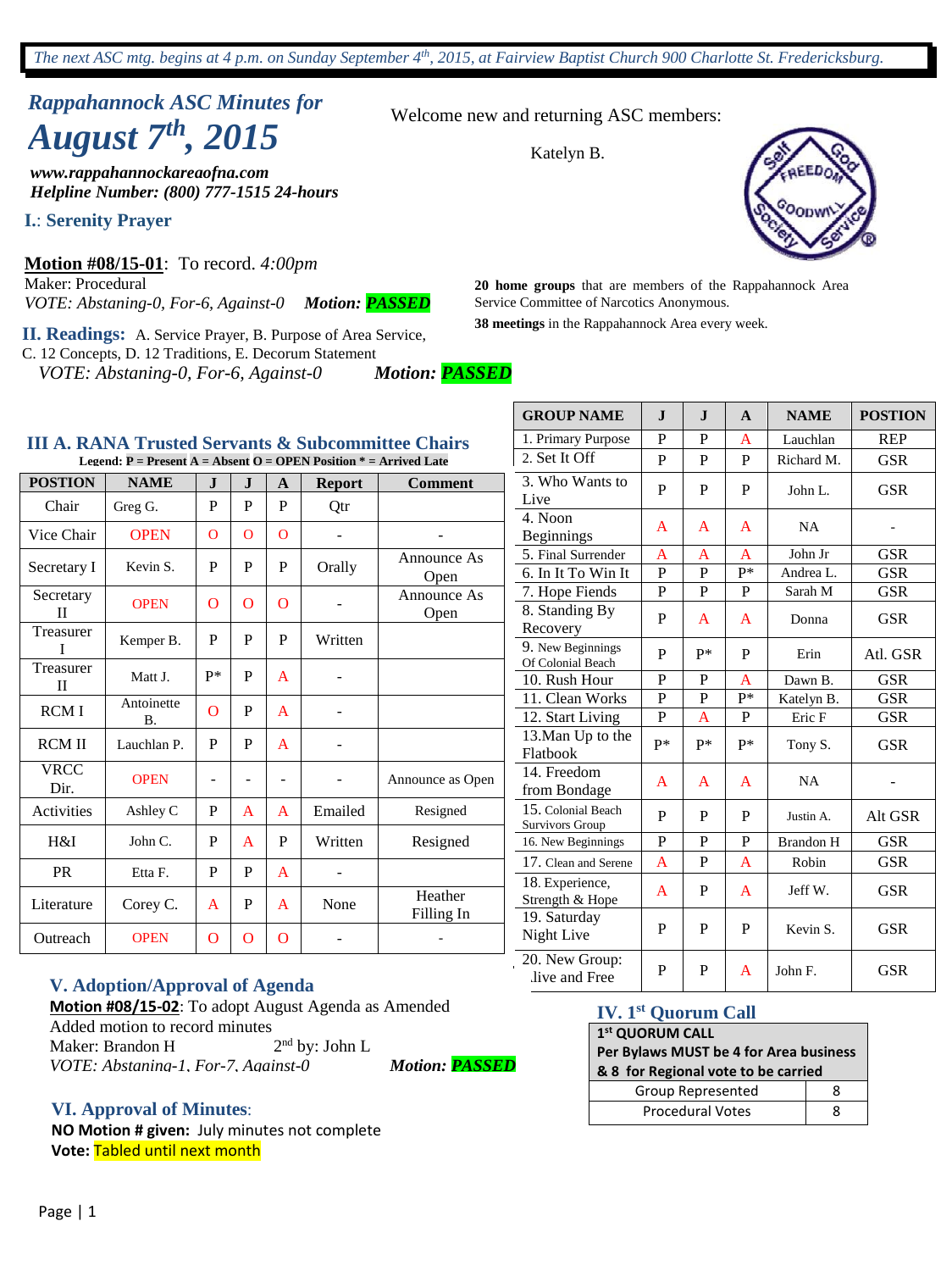# **VII.-XI. Administrative Reports**

#### **VII. Secretary Report I**: Report given by Kevin S, Secretary I

- Inability to complete minutes on time for past several months
- Will complete last month's and this month, this month
- Term almost up
- Created and printed instructions and notes for incoming secretary

**Discussion:** Please announce as open at home groups. Qualifications read by chair.

#### **Secretary Report II**: *Position Open*

**No Discussion**

**VIII. Chair Report**: No report given by Chairperson, Greg G..

**No Discussion**

#### **IX. Vice Chair Report**: *Position Open*

**No Discussion**

#### **X. Treasurer Report**: Report given by Treasurer I, Kemper B

Dear RANA ASC Members, Thank you for allowing me to serve. Our beginning balance as of the start of Last Month's ASC was \$1,707.10. Our expenses last month totaled \$0. No checks were written: Check #: Amount: To: For: Budget: Receipt

The Literature order from last month and the one gathered at this month's area will be a combined order as I never received the order to process over the course of July. Corey and I spoke and she should be able to cover most of what is needed with the materials in stock. I do have the bank card ready to purchase and am willing to place the order during this month's area if the Literature chair is able to have it ready for me.

I had to purchase a new receipt book for \$9.13 as the previous one was full. I have the receipt for this transaction and that is a budgeted expense. That leaves \$25.87 in the Treasurer budget to date. Speaking of budget, please remember that it is the duty of the subcommittee chair to either keep track of their budget or delegate a member to keep track of their budget throughout the year. You can always use the minutes to go back and check things like your budget total, and the transactions logged from the subcommittee that will allow you to come up with your current remaining amount.

Furthermore, I think it is a good time to mention that in 2 short months we will be meeting for the 2016 budget year, which will take place once a week, every week in October, so please try to make it to at least one or two meetings so that you can have a voice in being able to decide how the budget will be broken down. If anyone has any input as to what days of the weeks we should meet to fit the majority of folks' schedules, please speak up so we can get in front of this now and not have to deal with a rush mentality when Octobers' area rolls around. I personally should be quite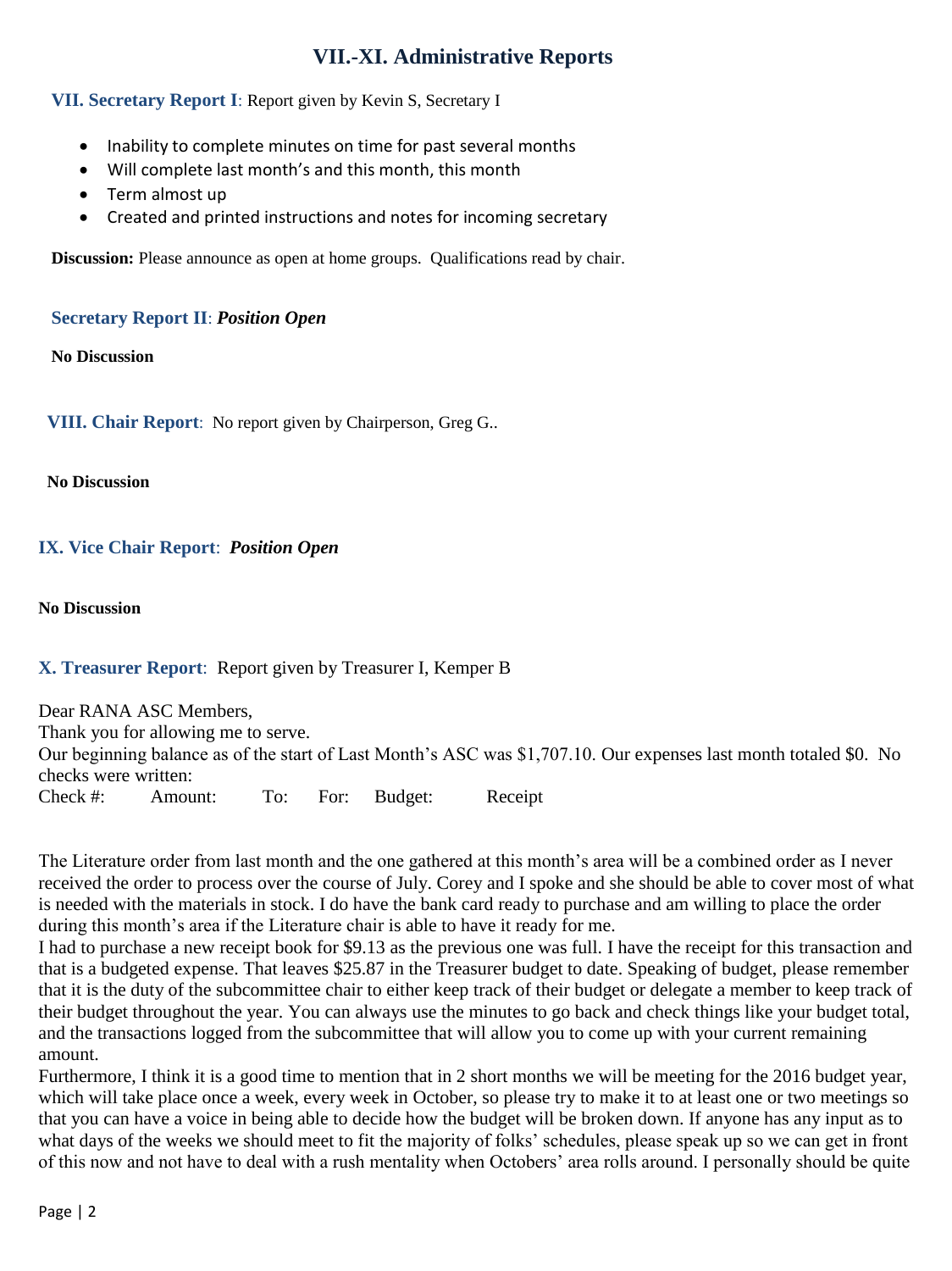flexible in my October schedule on weekdays after 5pm, and on weekends after 2pm. I have an event the weekend of October 24th for which I will be out of town. I won't be able to hold a meeting that weekend, in case it is suggested. **X. Treasurer Report**: (CONT.)

Our deposit from June's ASC was \$328.70. The donations were as follows: (See Kemper's MO Spreadsheet)

As shown, I received 80\$ from Antoinette B. for April and May's payment due. Her currently scheduled monthly payment of \$40 for August is due today. That leaves a due balance of \$120.00 as of this month to be current. (June – August 2015).

Finally, I cannot stress enough to please put your group name and either "Literature" or "Donation" on your money orders! This helps greatly with accounting, the deposit, and record keeping of what was given and by which homegroup.

Our balance as of the start of today's ASC is \$2502.14.

In Loving Service, Kemper B.

**No Discussion**

#### **XI. Regional Committee Member I & II Report**: No Report given by RCM Team

#### **No Discussion**

# **XII. Subcommittee Reports**

**A. Activities Report**: No Report given by Ashley C, Activities Chair

Chairperson Greg G. read Ashley C's resignation letter from Activities Chairperson position:

"Dear RANA area service,

Due to personal reasons I can no longer fulfill my duties as activities chair and am resigning from my position. I would like to take the time to thank Shana C for stepping up and suggest the body considers her as a nomination for this position.

Thank you for the experience, Ashley C

#### **Activities Report Given by member Shana C:**

Activities met twice during July 2015. The first meeting was held Tuesday July 14, 2015 at Wegmans at 7pm. There were six members in attendance: Sara M, Ryan N, Stephanie C, Jeanette F, Shana C, Nick C.

During the meeting a member requested that due to the verbal notification by Ashley C that she intended to resign – that the vice-chair, Shana C, request a financial audit upon Ashley C's resignation. This was voted on at the time and the final vote was 6 out of 6 in favor of requesting the audit.

The group then began discussing bylaws and service positions for the Activities Subcommittee, but none were voted on at the time. The next meeting was set for Friday July 31st at 9am.

The second meeting was held Friday July 31<sup>st</sup> at 9am. There were six members in attendance: Sara M, Ryan N, Stephanie C, Julie C, Katelyn B, and Shana C.

The group decided to facilitate an event – Chili Cook-Off on October 20<sup>th</sup> @ 6pm @ a TBD location.

**Discussion:** Question about audit.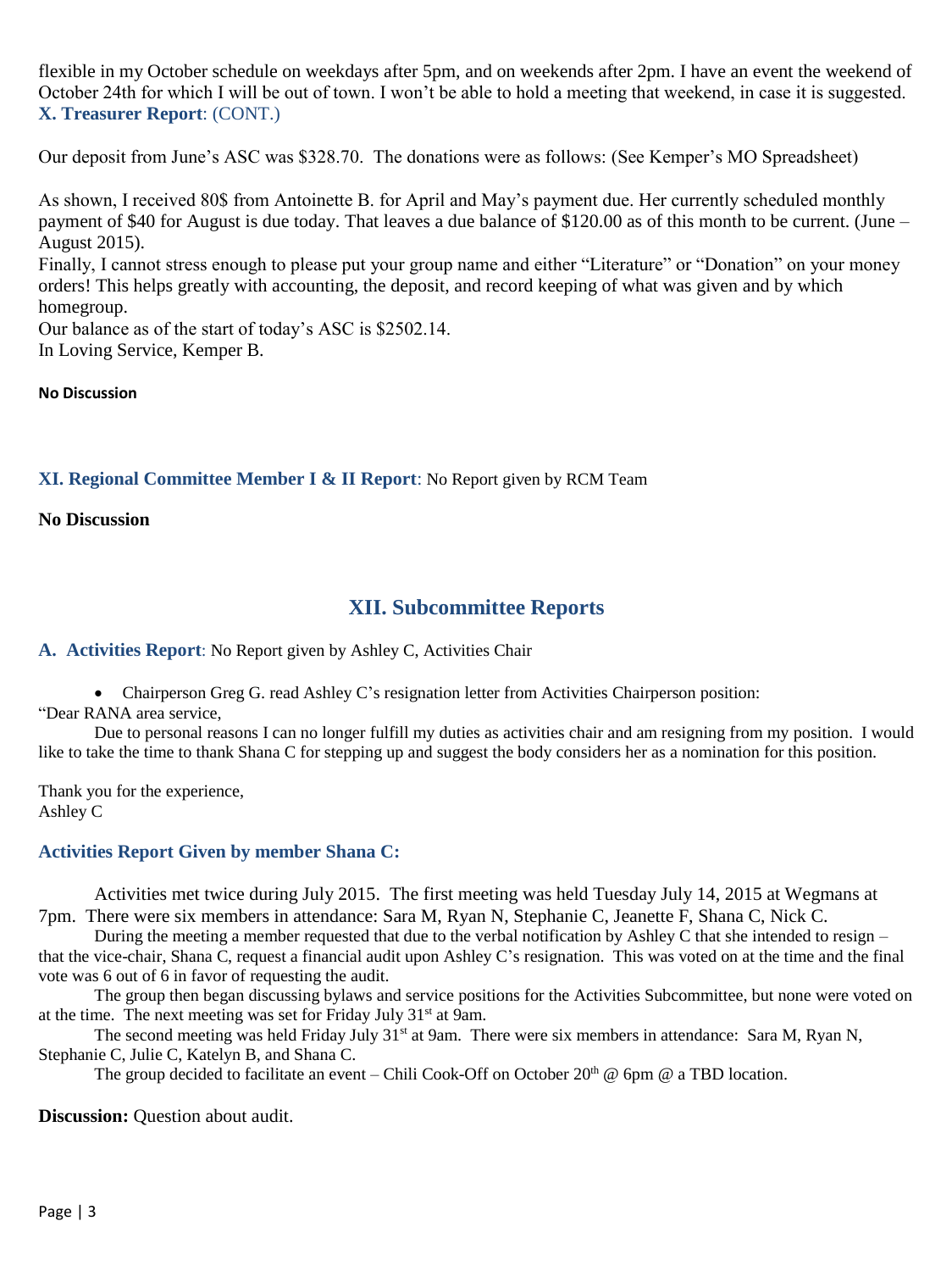#### **B. Hospitals & Institutions (H&I) Report**: Report given by John C., H&I Chair

- John C. Resigns and handed in written resignation effective immediately
- Discussion about John continuing to act as chair until new chair is elected
- Written report given by CJ (not turned in)
- New Positions: Panel Coordinator Warren K. Secretary Michelle G.

**Discussion:** none

**C. Literature Chair Report:** No report given

**No Discussion**

#### **D. Public Relations (PR) Report**: Report given by PR Chair Etta F

Report not turned in

**No Discussion**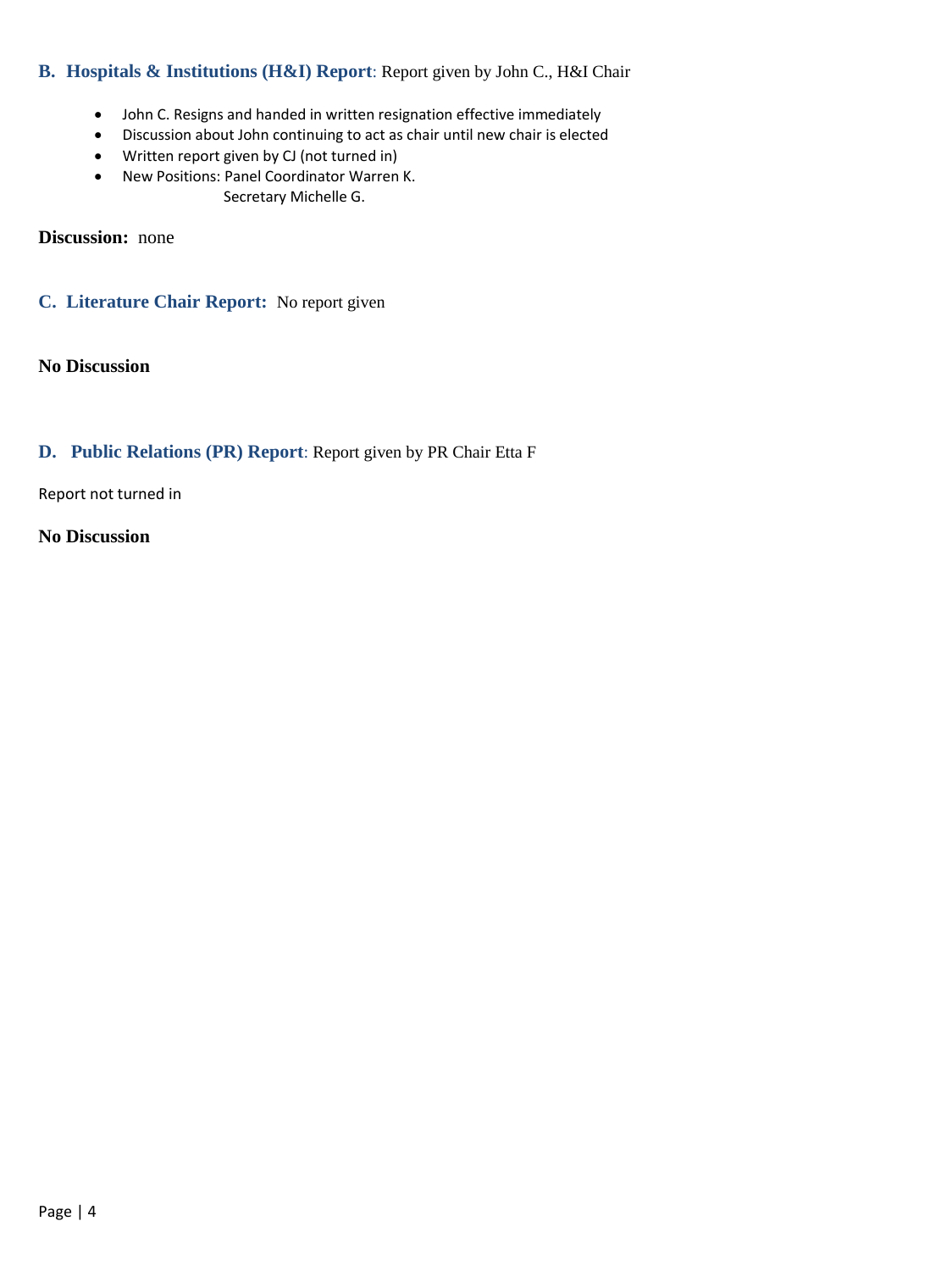# **XIII. Group Service Representative (GSR) Reports**

**HOME GROUP GSR/ALT DAYS AND TIMES OF MEETINGS # GROUP MEMBERS # AVG. WKLY ATTENDANCE/ NEWCOMERS GROUP DONATION LIT. ORDER 1. Set it Off** Richard M. Sun. 7 - 8:30pm 6 30/3 **\$0 \$0** Aug 16th 12-6 Old Mill Park, 3pm Speaker Group Anniversaries: *None* **2. Who Wants to Live | John L – GSR** | Mon. – Fri.12 - 1:15pm | 8 | 75/5 | \$50.00 | \$144.20 Home group would like to acknowledge that another home group has booked our alternate meeting space. Group Anniversaries: *Jerine 7 yrs Aug. 19th* **3.** In It to Win it **Andrea – GSR** Mon. 7:00 - 8:30pm 7 40-50/5 \$5.00 \$28.00 Labor Day Speaker Jam Sept 7<sup>th</sup> 12pm – 7pm, Regular meeting @ 7pm Food, Fun, Fellowship We are going really strong, attendance is awesome, and the message is definitely being carried. Group Anniversaries: Brittany 1yr 8/3 **4. Hope Fiends Sarah M. – GSR Ryan N–Alt GSR** Tue. 7 - 8:30pm 5 25-30/2 \$0 \$4.20 Group Anniversaries: *Sarah M Aug 18 1 year, Mel Sept 15 2 years* **5. Standing by Recovery** Donna - GSR Tue. 7:30 – 8:30pm 5 10/2 -Absent Group Anniversaries: **6. Clean Works Katlyn B. – GSR** Wed. 7 - 8:15pm 4 30/3 - -Group Anniversaries: *Natasha – Aug 5 th , 2 years Derek – Aug 19th , 1 year* **7. Start Living Group Erik F. - GSR** Thu. 7 - 8:00pm 11 15/3 \$73.42 \$24.00 Group is staying strong with a very dedicated core home group. Group Anniversaries: None reported **8. Freedom from Bondage Absent** Thur.  $9-10$  pm ? 10-30/1-2 \$0 \$0 Reported that this group is in dire need of support Group Anniversaries: None @ this time **9. Man Up to the Flatbook Tony S -GSR** Thur. 7 - 8:30pm <sup>2</sup> 12/1 \$0 \$0 Just recently change our format, group is slowly growing but as usual we need physically committed servants to help. Group Anniversaries: None reported **10. New Beginnings** Brandon H - GSR Fridays 7 – 8:30pm 7 40-50/2-3 \$16.00 \$24.50 Group Anniversaries: *Rudy & Daryl September 18th*

GSR reports called by Secretary to be read to body.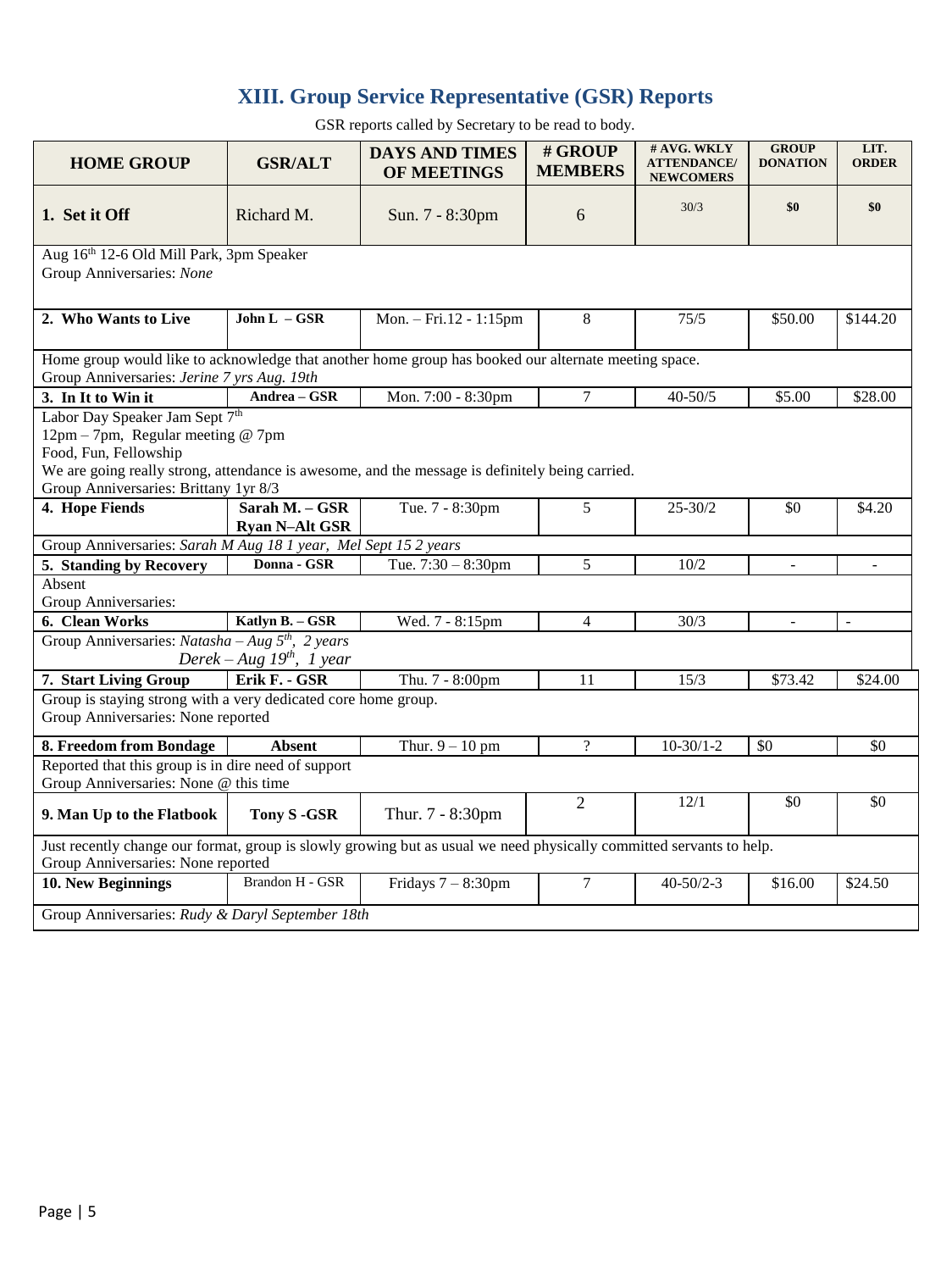# **XIII. Group Service Representative (GSR) Reports** *(continued):*

| <b>HOME GROUP</b>                                                     |              |                                    | <b>GSR/ALT</b>                 | <b>DAYS AND TIMES</b><br>OF MEETINGS                                               |  | # GROUP<br><b>MEMBERS</b> | # AVG. WKLY<br><b>ATTENDANCE/</b><br><b>NEWCOMERS</b> |                 | <b>GROUP</b><br><b>DONATION</b> |                | LIT.<br><b>ORDER</b>     |
|-----------------------------------------------------------------------|--------------|------------------------------------|--------------------------------|------------------------------------------------------------------------------------|--|---------------------------|-------------------------------------------------------|-----------------|---------------------------------|----------------|--------------------------|
| 11. Primary Purpose                                                   |              | <b>Antoinette B - REP</b>          |                                | Sat. & Sun. 12 - 1:30pm                                                            |  | $\overline{4}$            | $10 - 15/7$                                           | \$0             |                                 | \$0            |                          |
| Absent                                                                |              |                                    |                                |                                                                                    |  |                           |                                                       |                 |                                 |                |                          |
| Group Anniversaries: None at present                                  |              |                                    |                                |                                                                                    |  |                           |                                                       |                 |                                 |                |                          |
| 12. Experience, Strength &<br>Hope                                    |              |                                    | <b>Absent</b>                  | Sat. 6:30 - 8:00pm                                                                 |  | 13                        | 30/5                                                  |                 | $\overline{\phantom{a}}$        |                | $\overline{\phantom{a}}$ |
| None given, Absent<br>Group Anniversaries:                            |              |                                    |                                |                                                                                    |  |                           |                                                       |                 |                                 |                |                          |
| 13. Clean and Serene                                                  |              |                                    |                                |                                                                                    |  | 3                         |                                                       | $10 - 20/2 - 3$ |                                 |                |                          |
|                                                                       |              |                                    | Absent                         | Fri. 10-11: 15pm                                                                   |  |                           |                                                       |                 |                                 |                |                          |
| Nothing reported                                                      |              |                                    |                                |                                                                                    |  |                           |                                                       |                 |                                 |                |                          |
| Group Anniversaries:                                                  |              |                                    |                                |                                                                                    |  |                           |                                                       |                 |                                 |                |                          |
| 14. Final Surrender                                                   |              |                                    | John C Jr. - GSR<br>(absent)   | Mon-Wed; Fri-Sat                                                                   |  | 26                        |                                                       | 18/9            |                                 | \$0            | \$0                      |
| No report                                                             |              |                                    |                                |                                                                                    |  |                           |                                                       |                 |                                 |                |                          |
| Group Anniversaries: None                                             |              |                                    |                                |                                                                                    |  |                           |                                                       |                 |                                 |                |                          |
| 15. Noon Beginnings                                                   |              |                                    | <b>Absent</b>                  | Mon-Fri 12pm                                                                       |  | $\blacksquare$            | $\overline{\phantom{a}}$                              |                 |                                 | $\blacksquare$ | $\frac{1}{2}$            |
| No report given, absent                                               |              |                                    |                                |                                                                                    |  |                           |                                                       |                 |                                 |                |                          |
| Group Anniversaries: - None reported                                  |              |                                    |                                |                                                                                    |  |                           |                                                       |                 |                                 |                |                          |
| 16. Colonial Beach                                                    |              | Bill $C - GSR$                     |                                | Friday 7pm<br>5                                                                    |  | $8 - 10/1$                |                                                       |                 | \$0                             | \$0            |                          |
| <b>Survivors Group</b>                                                |              |                                    | Justin A - Alt GSR             |                                                                                    |  |                           |                                                       |                 |                                 |                |                          |
|                                                                       |              |                                    |                                | Group Anniversaries: Celebrating group 5 year anniversary Aug 14th, 6pm Start time |  |                           |                                                       |                 |                                 |                |                          |
| 17. New Beginnings                                                    |              | Erin - GSR                         |                                | Tues 6pm                                                                           |  | 5                         | 10/1                                                  |                 |                                 | \$0            | \$0                      |
| <b>Colonial Beach</b>                                                 |              |                                    |                                |                                                                                    |  |                           |                                                       |                 |                                 |                |                          |
| Group could always use support but other than that we are doing well. |              |                                    |                                |                                                                                    |  |                           |                                                       |                 |                                 |                |                          |
| Group Anniversaries: None Reported                                    |              |                                    |                                | Sat. 10pm - 11:30 pm                                                               |  | 5                         | 19/1                                                  |                 |                                 | \$0            | \$0                      |
| 18. Saturday Night Live<br>Group                                      |              | Kevin S -GSR                       |                                |                                                                                    |  |                           |                                                       |                 |                                 |                |                          |
| Discussing speaker jam meeting end of Sept                            |              |                                    |                                |                                                                                    |  |                           |                                                       |                 |                                 |                |                          |
| Group Anniversaries: none reported                                    |              |                                    |                                |                                                                                    |  |                           |                                                       |                 |                                 |                |                          |
| 19. Rush Hour Group                                                   |              | Dawn B - GSR                       |                                | Mon, Wed, Fri                                                                      |  | $\overline{4}$            |                                                       | 8/1             |                                 | \$0            | \$0                      |
| of NA                                                                 |              |                                    |                                | $5pm - 6:15pm$                                                                     |  |                           |                                                       |                 |                                 |                |                          |
| Group Anniversaries: None                                             |              |                                    |                                |                                                                                    |  |                           |                                                       |                 |                                 |                |                          |
|                                                                       |              |                                    |                                |                                                                                    |  |                           |                                                       |                 |                                 |                |                          |
|                                                                       |              |                                    |                                |                                                                                    |  |                           |                                                       |                 |                                 |                |                          |
| 20. Alive & Free                                                      | Jon F. - GSR |                                    |                                | Wednesday 8:00pm, Friday 7:00pm                                                    |  | 5                         |                                                       | 9/1             |                                 | \$0            | \$0                      |
| <b>Charlie B. - Alt</b>                                               |              |                                    | Culpepper Hospital (Boardroom) |                                                                                    |  |                           |                                                       |                 |                                 |                |                          |
|                                                                       |              | 501 Sunset Ln, Culpepper, VA 22701 |                                |                                                                                    |  |                           |                                                       |                 |                                 |                |                          |
| Absent                                                                |              |                                    |                                |                                                                                    |  |                           |                                                       |                 |                                 |                |                          |
|                                                                       |              |                                    |                                |                                                                                    |  |                           |                                                       |                 |                                 |                |                          |
|                                                                       |              |                                    |                                |                                                                                    |  |                           |                                                       |                 |                                 |                |                          |
|                                                                       |              |                                    |                                |                                                                                    |  |                           |                                                       |                 |                                 |                |                          |

### **10 Minute Break**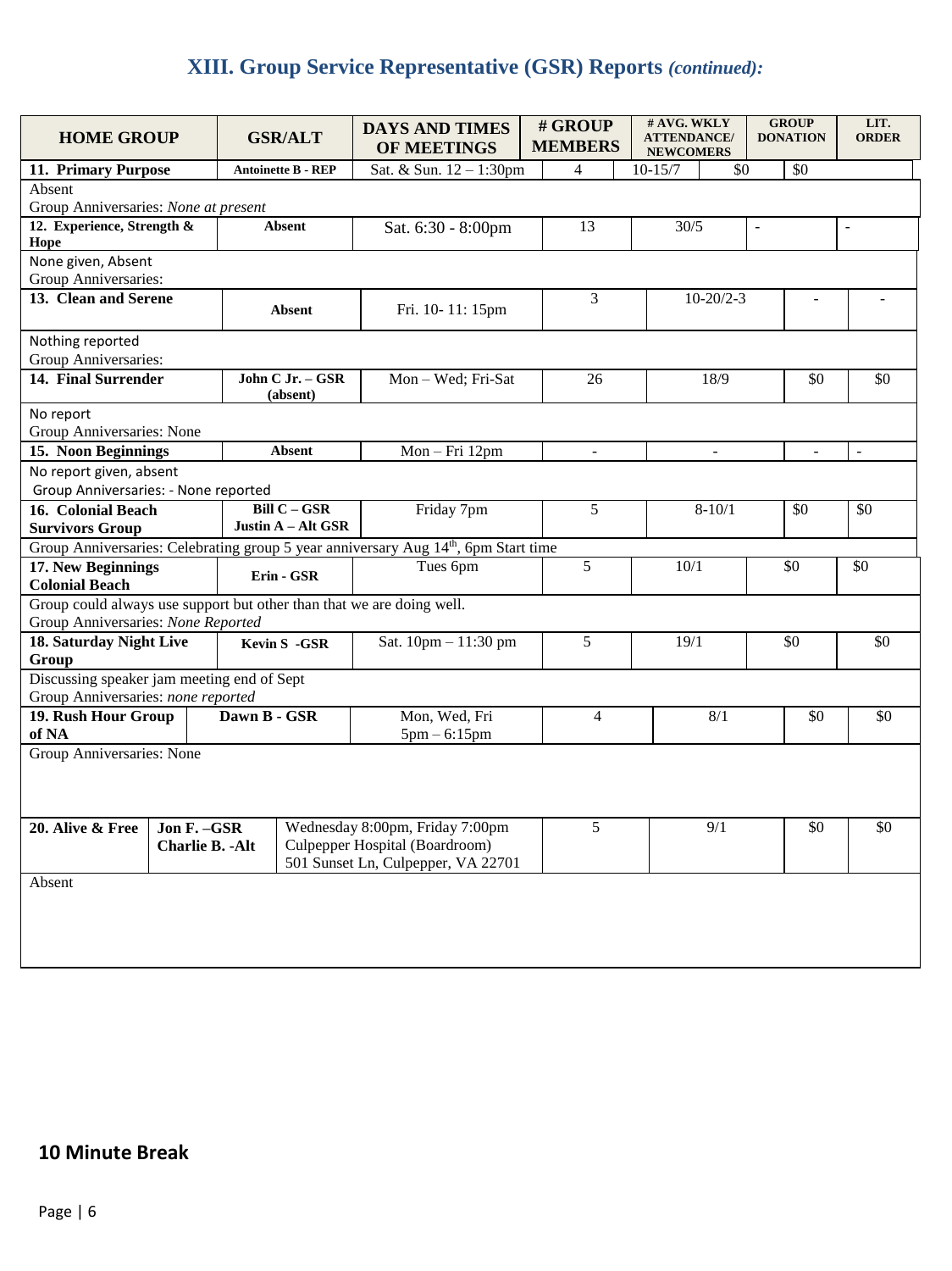#### **XIV. 2 nd Quorum Legend: P = Present A = Absent**

| <b>HOME GROUP NAME</b>                 | P/A | <b>NAME</b>        | <b>POSTION</b> |
|----------------------------------------|-----|--------------------|----------------|
| 1. Set It Off                          | P   | Richard M.         | GSR            |
| 2. Who Wants to Live                   | P   | John L             | GSR            |
| 3. In It to Win It                     | P   | Andrea L.          | <b>GSR</b>     |
| 4. Hope Fiends                         | P   | Sarah M            | GSR            |
| 5. Stand By Recovery                   | A   | Donna              | GSR            |
| 6. Clean Works                         | P   | Katelyn            | GSR            |
| 7. Start Living Group                  | P   | Erik F             | GSR            |
| 8. Freedom from Bondage                | A   |                    |                |
| 9. Man Up to the Flatbook              | P   | Tony S.            | <b>GSR</b>     |
| 10. A New Beginning Group              | P   | <b>Brandon H</b>   | GSR            |
| 11. Primary Purpose                    | A   | Antoinette B       | Rep            |
| 12. Experience, Strength &<br>Hope     | A   | Jeff W.            | GSR            |
| 13. Clean and Serene                   | A   | $\overline{a}$     | ٠              |
| 14. Final Surrender                    | A   | John Jr.           | <b>GSR</b>     |
| 15. Noon Beginnings                    | A   |                    |                |
| 16. Colonial Beach Survivors<br>Group  | P   | Justin A.          | Alt GSR        |
| 17. New Beginnings<br>(Colonial Beach) | P   | Erin               | Alt. GSR       |
| 18. Saturday Night Live<br>Group       | P   | Kevin <sub>S</sub> | GSR            |
| 19. Rush Hour Meeting                  | A   | Dawn B.            | GSR            |
| 20. Alive and Free                     | A   | Jon F              | <b>GSR</b>     |

| 2 <sup>st</sup> QUORUM CALL -Must 4 per Bylaws |    |  |  |  |  |
|------------------------------------------------|----|--|--|--|--|
| Group Represented                              | 11 |  |  |  |  |
| <b>Procedural Votes</b>                        | 11 |  |  |  |  |
|                                                |    |  |  |  |  |

# **XV. Old Business**

**None**

# **XVI. Open Sharing**

- Discussion about filling and fulfilling service positions
- NA Magazines

### **XVII. Elections for Open Positions**

#### **Nomination: Richard M. for Secretary II** made by John L.

Richard accepts nomination Richard listed qualifications & experience Body had opportunity to ask questions Pros and cons given Tabled till next area to be able to speak with home group about GRS position

#### **Nomination: John L. for Vice Chairperson** tabled from last month

**Motion 8/15-3:** to waive clean time passed 10-0-1 Body had opportunity to ask questions Pros and cons given Vote taken and passed – John L elected Vice Chair of RANA